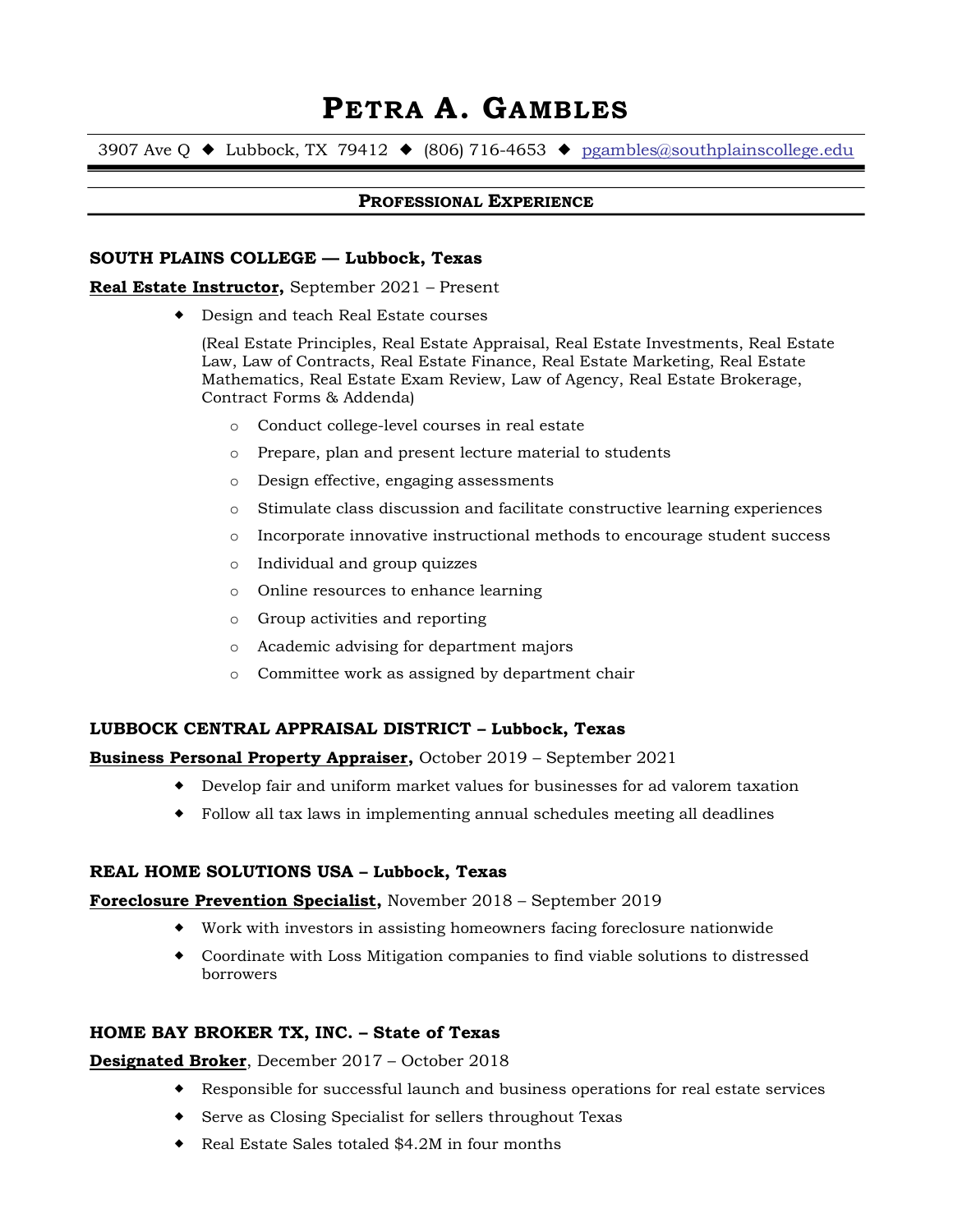- Ensure all transactions met TREC guidelines and all legal and compliance standards
- Review executed contracts for accuracy by all agents
- Member of MLS: Collin County, Austin, Houston, San Antonio, Amarillo, Midland/Odessa, El Paso, Waco, Killeen, Corpus Christi, Longview, Texas Association of Realtors and National Association of Realtors

# STANDING CHAPTER 13 TRUSTEE BANKRUPTCY – Lubbock, Texas

#### Bankruptcy Analyst, December 2016 – November 2017

- ◆ Research each bankruptcy case
- Analyze financials to confirm qualification status
- Figure debt repayment plan
- Attend court hearings with Trustee

# KEYSTONE REALTY PARTNERS – Dallas and Lubbock, Texas

# Real Estate Broker, June 2014 - Present

- Represent buyers and sellers in real estate transactions
- Conduct property valuations (BPOs)
- Coordinate disposal of REOs with banks
- Attend foreclosure sales working with investors

# BANK OF AMERICA: LEGACY ASSETS AND SERVICING – Plano, Texas

# **Liquidation Services – Business Control Specialist, November 2012 – June 2014**

- Execute internal control discipline for operational excellence within line of business
- Audit financial transactions on aged loans; recommended remediation solutions to internal business partners
- Design process work flows and checklists for complying with audit controls
- Subject matter expert in areas: risk, loss and recovery in handling escalation matters

# BANK OF AMERICA: LEGACY ASSETS AND SERVICING – Richardson, Texas

# Short Sales – Team Manager, January 2012 – November 2012

- Lead top-producing negotiators to assist distressed homeowners with short sales
- Empower team to be effective/efficient in quality/quantity of real estate deals

# Operations – Quality Assurance Analyst, September 2011 – January 2012

- Audit short sale transactions to ensure 100 % quality & maximum efficiency of short sales nationwide
- Train and coach associates in Business Support on performing QA analysis
- Subject matter expert on book loss prevention through Quality Assurance and Mortgage Insurance

# Short Sales – Negotiator/Mortgage Insurance Specialist, January 2010 – September 2011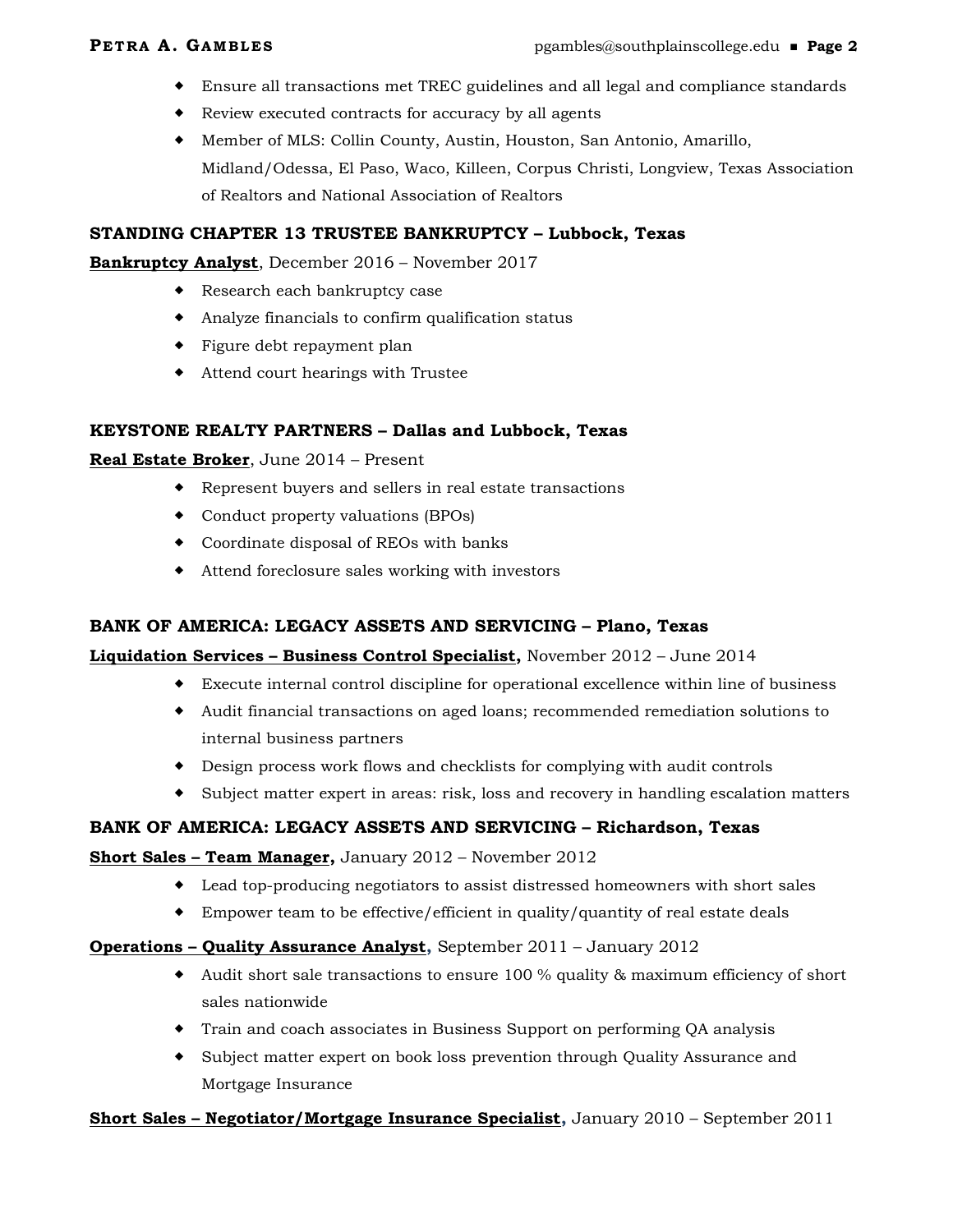- Negotiate real estate transactions for distressed homeowner in lieu of foreclosure
- Receive17 Recognition Awards: Customer Service, Team Spirit, and Top Performance
- Save Bank of America over \$200K in potential book loss in 2011 (1st Quarter)
- Receive WOW! Recognition: article "World-Class Customer Service" (Nov 2011 Issue)
- Short Sale Spokesperson for Agent Educational Video at BAC's Knowledge Channel
- Design and facilitate Mortgage Insurance Training Presentation
- Design Negotiators' Training resources for Short Sale Department

# COURSES TAUGHT – REAL ESTATE

- Real Estate Principles (RELE 1406): This course is an overview of licensing as a broker or salesperson. Topics include ethics of practice as a license holder, titles to and conveyance of real estate, legal descriptions, deeds, encumbrances and liens, distinctions between personal and real property, appraisal, finance and regulations, closing procedures, and real estate mathematics. This class covers at least three hours of classroom instruction on federal, state, and local laws relating to housing, discrimination, housing credit discrimination, and community reinvestment.
- Real Estate Appraisal (RELE 1203): This course is a study of the central purposes and functions of an appraisal, social and economic determinants of value, appraisal case studies, cost, market data and income approaches to value estimates, final correlations, and reporting.
- Real Estate Investments (RELE 1207): This course covers characteristics of real estate investments. It includes techniques of investment analysis, time-valued money discounted and non-discounted investment criteria, leverage, tax shelters, depreciation and applications to property tax.
- **Real Estate Law (RELE 1209)**: This course provides a study of the legal concepts of real estate, land description, real property rights, estates in land, contracts, conveyances, encumbrances, foreclosures, recording procedures, and evidence of title.
- Law of Contracts (RELE 1211): This course covers elements of a contract, offer and acceptance, statute of frauds, specific performance and remedies for breach, unauthorized practice of law, commission rules relating to use of adopted forms, and owner disclosure requirements.
- ◆ Real Estate Finance (RELE 1219): This course is an overview of monetary systems, primary and secondary money markets, sources of mortgage loans, federal government programs, loan applications, processes and procedures, closing costs, alternative financial instruments, equal credit opportunity laws affecting mortgage lending, and the state housing agency.
- **Real Estate Marketing (RELE 1221)**: This course is a study of real estate professionalism and ethics, characteristics of successful salespersons, time management and psychology of marketing, listing procedures, advertising, negotiating, and closing financing, and the Deceptive Trade Practice Act.
- Real Estate Mathematics (RELE 1225): This course covers basic arithmetic skills. It also covers mathematical logic, percentages, interest, time value of money, depreciation, and amortization, proration, and estimation of closing statements.
- Real Estate Exam Review (RELE 1278): This course is a review of updated information preparing students for the real estate examination.
- **Law of Agency (RELE 2201):** This course is a study of law of agency, including principal-agent and master-servant relationships, the authority of an agent, the termination of an agent's authority, the fiduciary and other duties of an agent, employment law, deceptive trade practices, listing or buying procedures, and disclosure of an agency.
- Real Estate Brokerage (RELE 2231): This course is a study of law of agency, planning, and organization, operational policies and procedures, recruiting, selection and training of personnel, records and control, and real estate firm analysis and expansion criteria.
- Contract Forms and Addenda (RELE 1200): This course covers promulgated contract forms, which shall include but is not limited to unauthorized practice of law, broker-lawyer committee,